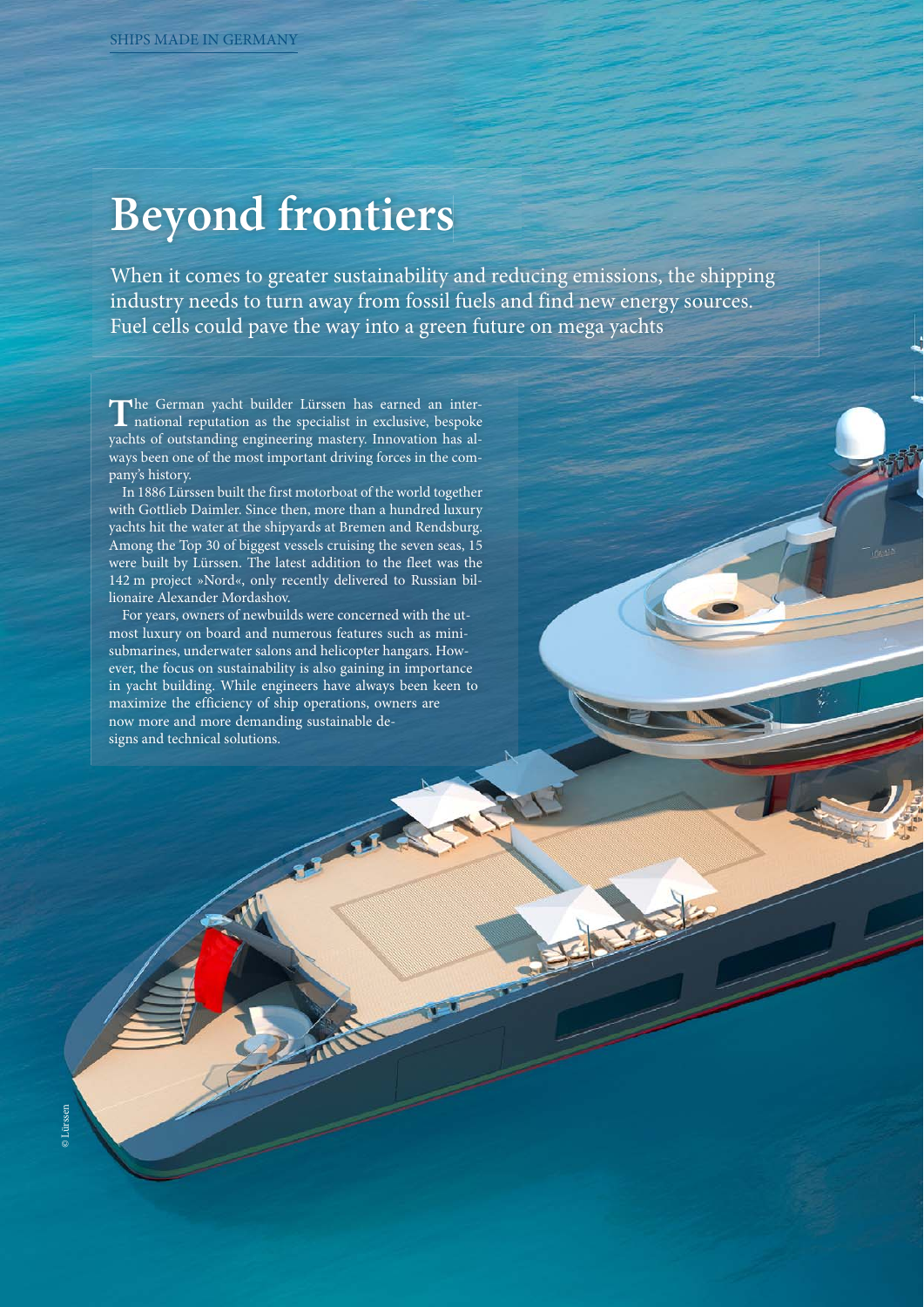The energy demand on board luxury ships is considerable. It is needed for propulsion, but even more so for hotel operations, for a variety of equipment such as heating and air conditioning, the galleys, spas, bars and all the other amenities that the owners and their guests want to enjoy. To date, modern combustion engines or generators are used to provide the amount of power needed.

When it comes to greater sustainability and reducing emissions, the shipping industry must turn away from fossil fuels and find new, green energy sources. These can be alternative fuels. Or new technologies can be used that shipbuilding has never known before. The family-owned company Lürssen, led in fourth generation by Friedrich and Peter Lürssen, claims to be at the forefront of the industry in implementing innovations and new technologies on its ships.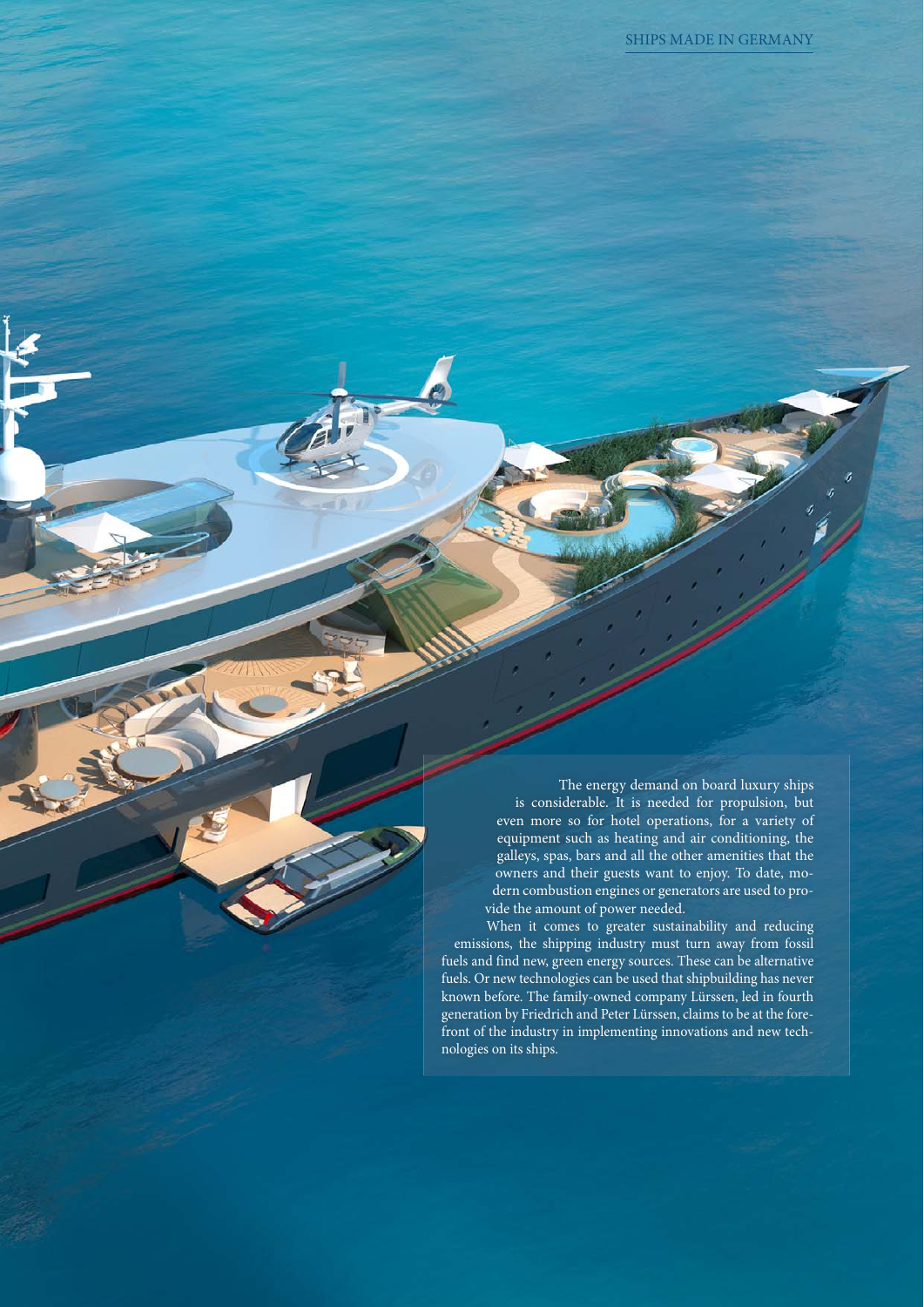Therefore, it is no surprise that Lürssen is now building the first yacht with fuel cell technology for a pioneering and technology driven client. This new climate-neutral yacht project, which is likely to become an emergence into a new era, is known as »Alice«. Although Lürssen usually remains very discreet when it comes to yachts under construction, some details have already been revealed.

Core of this technological leap is a state-of-the-art fuel cell that flanks the conventional diesel generators. This innovative technology should allow the yacht to anchor emission-free or to cruise 1,000 miles at slow speed by using only the fuel cell for propulsion. Peter Lürssen states: »My great grandfather built the world's first motorboat, my dream is to be the first to build a yacht without a combustion engine.«

Since 2005 Lürssen has been involved in research projects aimed at using fuel cells on ships in order to advance sustainable shipbuilding. One example is the national research project Pa-X-ell together with Besecke, Carnival Maritime, DLR, DNV, EPEA, Freudenberg and Meyer Werft. The aim was the development and testing of a hybrid energy system with a new generation of PEM fuel cells for yachts and seagoing passenger vessels.

Meanwhile, Lürssen has set up an Innovation Laboratory to simulate and test the integration and operation of a Marine Hybrid Fuel Cell System. »We don't just want to use the latest technology on our yacht – we want to advance the status quo.« And in order to change things, you have to be active,« says Peter Lürssen.

#### Hydrogen from methanol

Under real life ambient conditions and with all required auxiliary systems this demonstration plant will help to bring fuels cells on board a yacht successfully. The shipyard has committed to a strategic partnership with Freudenberg, one of the leading experts for maritime fuel cells.

Lürssen's and Freudenberg's concept is a fuel cell driven by hydrogen which is continuously reformed from methanol. The choice of methanol rather than elemental hy-

drogen has been made due to its higher energy density, the simplicity of handling and easy world wide availability. But most important, methanol can be stored in structural tanks in the double bottom of a yacht in contrast to pressurized or liquefied hydrogen which requires valuable space above the tank top and extensive tank structures. For higher speed and energy demands, an additional methanol engine will be added.

© Lürssen

**D**Lürssen

Methanol is an important base material for the chemical industry and has been an option to be used as clean fuel for decades. When produced from renewable sources like by  $CO<sub>2</sub>$  capturing from the atmosphere, methanol, is completely climate-neutral. Due to the low dynamic capability of fuel cells the system layout and the